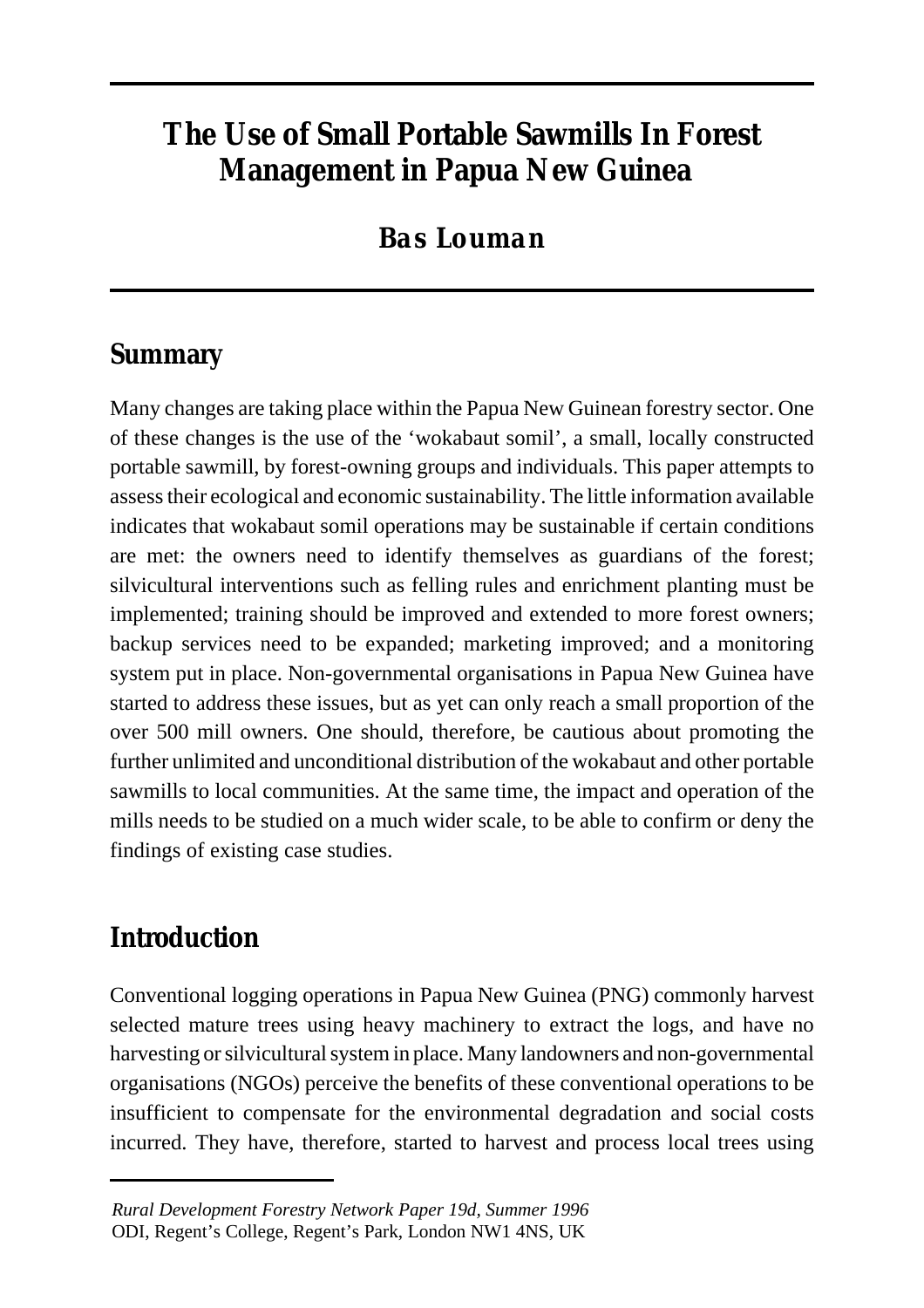different types of portable sawmills. The most common of these mills is the 'wokabaut somil'. It consists of a metal beam on a frame, along which a circular saw with two perpendicular blades moves. The whole setup can be dismantled and carried on foot. It was introduced by missionaries in 1983/84, primarily to help remote villages to build schools, aid posts and churches, and to improve the quality of rural dwellings. Its potential for sustainable harvesting of the natural forest was soon recognised (Sargent & Burgess, 1988), and manufacture of the wokabaut somil was taken up locally. The producers claim that the mill is environmentfriendly and can, therefore, become a tool in sustainable forest management. They also claim that, per cubic metre of timber cut, use of the wokabaut somil brings greater monetary gains to villagers than the sale of trees to logging companies. An additional benefit is that, by harvesting the forest in this way, villagers themselves will be able to determine where, when, what, and how much to cut. To date, over 500 wokabaut somils have been sold in PNG, of which about 70% are estimated to be in production (FSP-PNG, 1995).

Sargent and Burgess (1988) expressed concerns that widespread, uncontrolled use of the wokabaut somil might lead to uncheckable environmental damage. Further doubts are raised as to whether the wokabaut somil actually addresses the environmental and economic concerns of landowners and NGOs by reducing forest degradation and bringing long-term benefits to villagers in PNG (IIED, 1991, Louman, 1992).

This paper attempts to answer these questions and explores whether people have actually opted for the wokabaut somil in preference to conventional logging.

## **Mill Owners and the Benefits they Expect**

Three categories of mill owners have been recognised in PNG (Louman, 1992).

The first category consists of individuals and business groups who purchased the mill as a business investment, and who may or may not own the forest they harvest. They perceive the mill as a source of income and an attractive investment, as long as its returns are compatible to those of other commercial investments. Present earnings are considered more important than future earnings, resulting in low-cost and more destructive harvesting practices. Many mill owners fall into this category. They are particularly found in forest areas previously opened up by conventional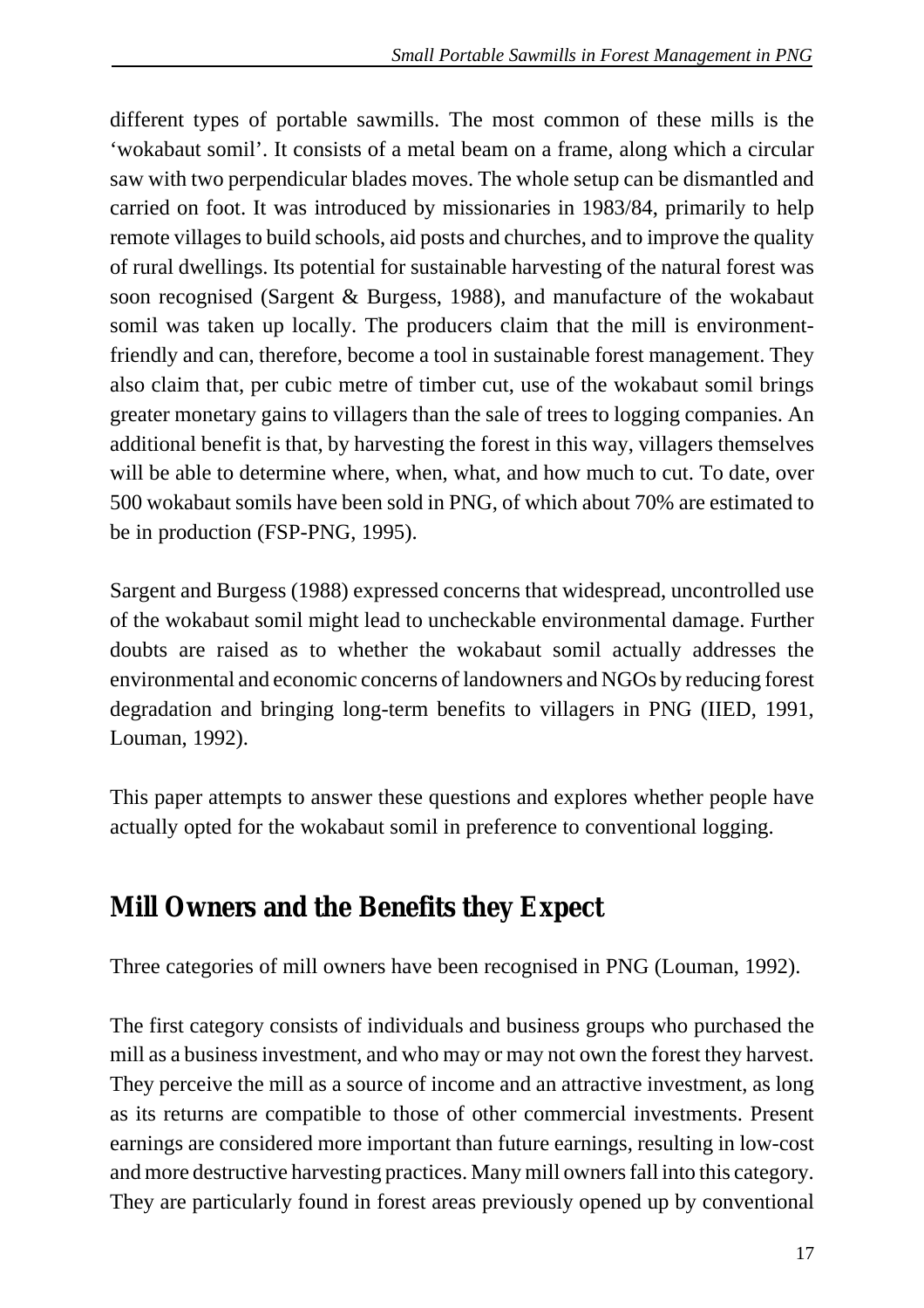logging operations, and with good access to population centres.

The second category consists of customary organisations which purchased or received wokabaut somils for village development activities. Trees are harvested to meet local needs. Often these groups are heavily subsidised by missions and NGOs and, therefore, do not worry about the cost-effectiveness of the operation. Their impact on the environment is often temporary and their harvesting practices are less intensive. The 1993 Papua New Guinea portable sawmill survey suggests that this category is relatively small (FSP-PNG, 1995).

The third category is in between the above two extremes. Within this category, some groups and individual owners lean towards commercial use of the forest, with an interest only in short-term earnings, while others lean towards more 'conservative' harvesting. This is the largest category of mill owners, and consists primarily of groups based on customary forms of organisation that employ restrictive tree harvesting practices in order to maintain the forest for future generations. Only an estimated 2% of all categories of mill owners, however, use a forest management plan (FSP-PNG, 1995).

An example of such a customary group is found in Bau village in Morobe province. Under the guidance of a local NGO they manage several wokabaut mills. They have formulated a land use plan, indicating areas for agriculture, conservation, ecotourism and timber production. Initially they produced timber

to improve local buildings (church, community hall, school) and for sale at the local market. Later they entered into a marketing agreement with the Eco Trading Company in the UK for the export of sawn timber. Due to transport and timber quality problems, only a limited quantity has been exported, but at much higher prices than timber sold locally. The villagers perceived the benefits from the wokabaut somil operations to be in the form of provision of timber for construction, income, and an increased sense of self-determination (Hill, 1991). In addition, it gave the village a high international profile, being one of the first groups in PNG to produce 'eco-timber'. Thus, donors were willing to support related incomegenerating activities.

### **The Impact of the Wokabaut Somil on the Forest**

Mills owned by village groups with a primary goal of enhancing community life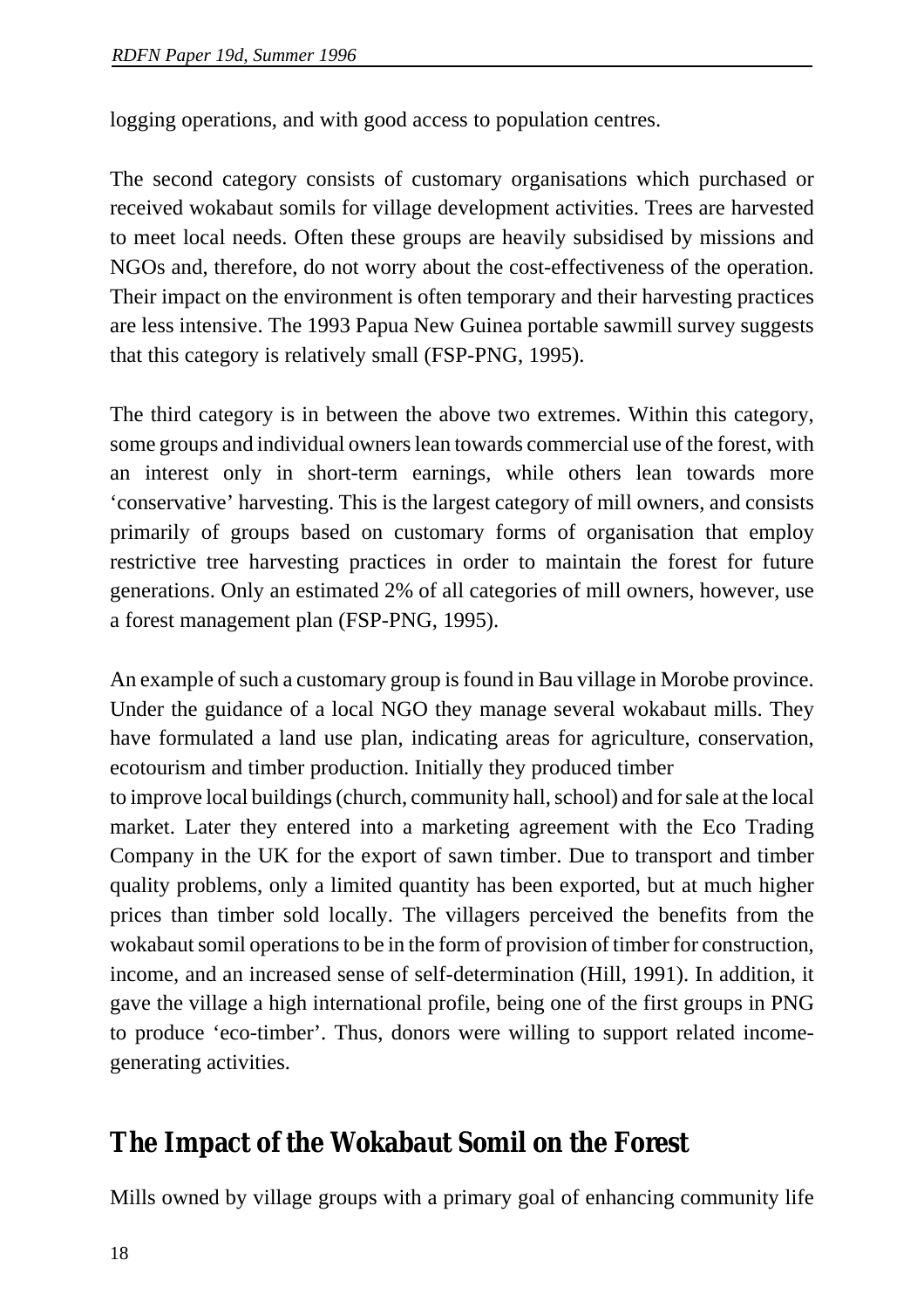through improved buildings, are likely to be operated at lower intensity than those primarily geared towards commercial production. Consequently, their impact on the forest is usually small, localised, and temporary. On the other hand, instances have been reported of felling on steep slopes (over 30°) and in forest reserves (FSP-PNG, 1995). These were mainly operations of individual wokabaut somil owners producing for the local market. The impact of forest operations owned by the third category of forest owners varies with the importance of the commercial goals, and ranges from low-intensity harvesting to local clear-felling. In general, the environmental impact of all portable sawmills surveyed (including mills other than the wokabaut somil) was minimal 'although it would seem that this outcome is fortuitous rather than planned' (FSP-PNG, 1995, p. 45). However, the environmental impact assessed by this survey (by the Foundation for the Peoples of the South Pacific (FSP)), was limited to a very narrow investigation of the adherence by operators to standard regulations (eg. concerning cutting on steep slopes or within 50 m of watercourses).

Louman *et al.* (1995, 1996) studied the impact of an individually owned, commercially oriented wokabaut somil operation on seasonally flooded forest in the lowlands, near Lae in Morobe Province. They looked at the residual stand, regeneration, and the soil seed bank, before and at different time intervals after the operations. The wokabaut somil operators had several years experience, and had received some technical and silvicultural training from the Village Development Trust (VDT), one of the major NGOs providing training in sustainable forest management in PNG and the South Pacific. A comparison was made with a conventional operation in similar forest, where approximately  $20 \text{ m}^3/\text{ha}$  had been extracted by a professional team, using chainsaws and a bulldozer. The mill owner in the latter case could be grouped into the third category – having commercial objectives, but also being aware of the need to operate in a more sustainable manner.

The study revealed that the wokabaut somil operation removed a greater number of mature trees (> 50 cm diameter at breast height), leaving more trees in lower diameter classes (10-40 cm) than the conventional operation. Regeneration after the conventional operation was more abundant but consisted of fewer different species. This indicates that the conventional operation created less heterogeneous and more degraded environments than the wokabaut somil operation. The difference can be attributed to the use of heavy machinery in the conventional operation. In neither case, however, was regeneration sufficient to guarantee a future crop in 80 years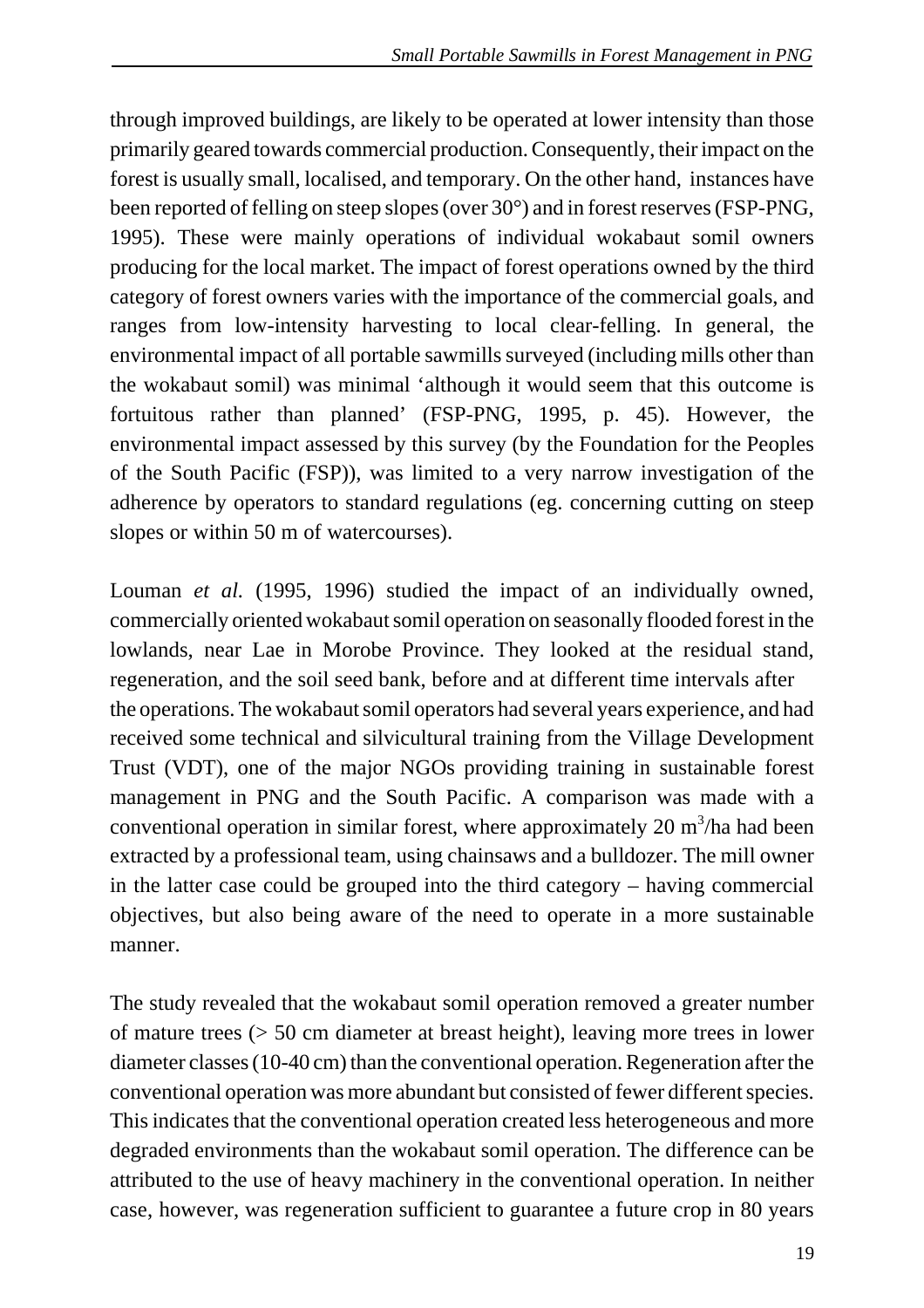time. The soil seed bank was only studied in the wokabaut somil operation, and was found to be virtually devoid of tree seeds. Therefore, though the overall damage caused by the wokabaut somil appears to be less than that caused by the conventional operation, neither operation is ecologically sustainable without specific silvicultural interventions. Studies covering more operations over longer periods of time are needed.

The site under study was part of a former concession area which had not been logged due to seasonal flooding and its proximity to a major watercourse. Such sites should preferably remain unlogged but, recently, forest owners have sold the remaining trees to contractors without any formal logging agreements. This will disturb the forest environment far more than wokabaut somil operations.

Another aspect of the commercial operations which is causing unnecessary damage to the forest, is the generally low recovery rate. This varies from less than 10% for heavy timber, such as Kwila (*Intsia* sp.), to more than 50% for species from the genera *Artocarpus, Mangifera* and *Myristica*. Average recovery

rates of around 35% are reasonable for the type of mill, but low in comparison to high-tech mills. In addition, most of the sawn timber produced is of low quality due to over- and under-sized cuttings (Kupal, 1994). This is due to lack of technical skills and poor maintenance of the machines. Improvements in these areas could increase the recovery rate and reduce the pressure on the forest.

## **Wokabaut Somil or Conventional Logging?**

In both the Bau and Lae cases, forest owners preferred wokabaut somils over conventional logging. Several other owners also chose self-harvesting above selling their trees to large logging companies. One forest owner near Lae has been particularly successful and has expanded his operations beyond the forest owned by his clan group. He now employs two wokabaut somils as well as one of another type of portable sawmill, which produces a higher quality and greater quantity of timber than the wokabaut somil (Zibe, 1995).

In many cases, the interest lies in combining the two operations: large-scale logging to acquire facilities and services for the community as a whole, and wokabaut somil operations to provide longer-term income opportunities for individual forest-owning groups. In the short term there will be few environmental benefits from such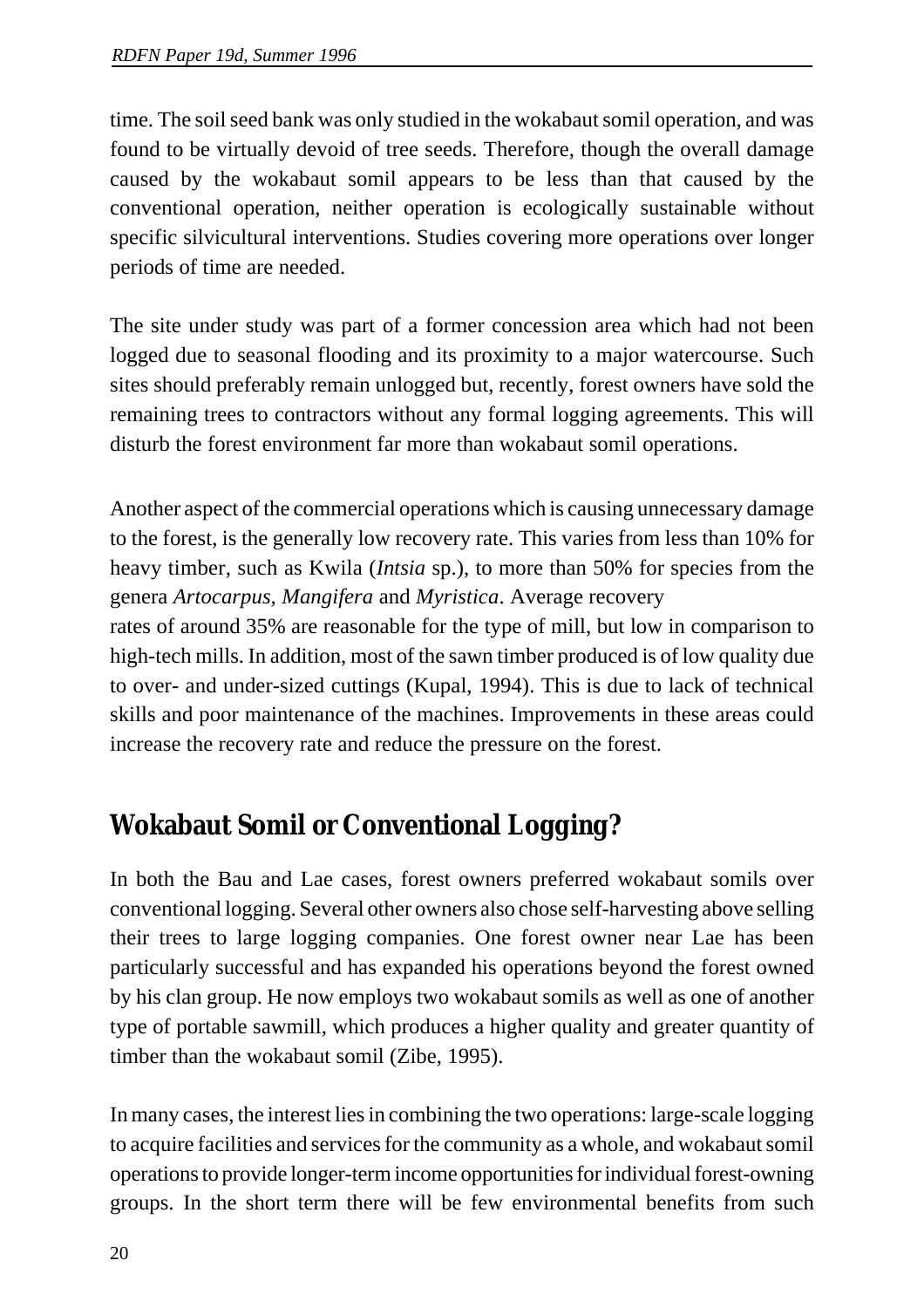wokabaut somil operations, as they cannot reduce the impact of larger companies on the environment. However, if these small-scale operations can generate a sustained forest-based income then, in the future, forest owners may refrain from selling their trees to logging companies. In addition, with training and education, they will obtain the knowledge and experience to manage their forest in a sustainable manner. In the long term, this will help to guarantee preservation of the forest.

## **Is the Wokabaut Somil Operation Economically and Ecologically Sustainable?**

Much more information is required to answer this question. Wokabaut somils purchased for commercial purposes may become economically successful operations. With increasing profits and demands, forest owners look for equipment that produces a higher volume and quality of timber. Under conditions of increased productivity, ecological sustainability can only be achieved if operations are planned and silvicultural principles applied in both harvesting and forest management. It is essential, therefore, that the wokabaut somil stage is used to train the operators, and increase their awareness of the importance of planning and forest management.

Often, both economic and ecological sustainability depends on the market. The most successful operators either worked mainly to assist remote villages in improving their dwellings and constructing schools, aid posts, and churches (in which case they were usually heavily subsidised), or had ready access to a reasonably secure market, to which they could sell a large range of different species, either as rough sawn timber or pallets. Many owners, however, have problems in finding good markets, because of the irregular quality of their products, and market demand for specific species and product quality. As a result, many wokabaut somil operators select the species and quantity of trees to be cut in response to demand, rather than following a carefully prepared management plan.

To overcome the marketing problems, several local NGOs have set up schemes in which wokabaut somil owners can sell their rough sawn timber to a central processing facility, which upgrades the quality of the end-product where necessary, and reprocesses the timber into furniture and other products. The same schemes also address the potential problems of forest management and unsustainable operations by requiring that all participants take training courses in forest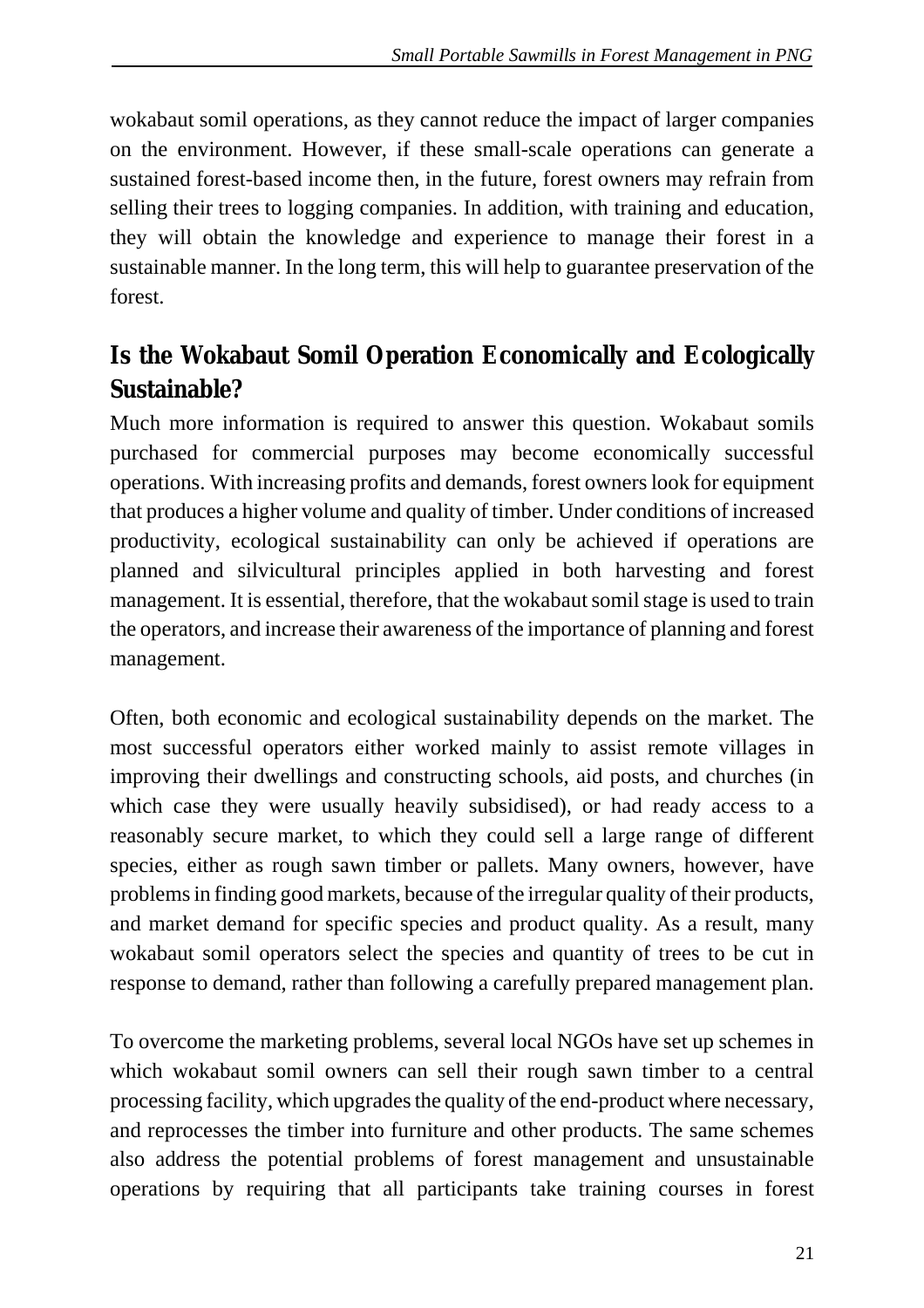management, and by monitoring the operations. Only if their operations are approved, can wokabaut somil owners sell their timber to the processing facility.

An important aspect of bringing increased welfare to the local people is the distribution of income. Employment is one way of achieving a wider distribution of income. With an average employment of seven people per mill, wokabaut somils employ more than 2,400 people in the country. All types of portable sawmills combined, employ more than 7,000 people (FSP-PNG, 1995). This compares well with the estimated 7,500 people formally employed in the forestry sector in PNG (NFA, 1993).

## **Conclusion**

Can the use of wokabaut somils stop or reduce forest degradation and bring longterm benefits and greater independence to villagers in PNG?

Little information is available on the success rate and impact of village wokabaut somil operations, the primary objective of which is the improvement of village constructions. Observations indicate that these operations are of low intensity and often temporary, causing little damage to the forest. A case study showed that wokabaut somil operations leave more young trees and a more diverse residual forest than conventional operations, basically due to the use of heavy machinery in the latter operations. However, wokabaut somils owned by individuals for commercial purposes have been reported to cause local environmental degradation. Nevertheless, studies suggest that even these operations have the potential to be silviculturally and economically sustainable, as long as attention is paid to a number of factors. These include post-harvest silvicultural operations; additional technical training of the operators to improve timber quality; improved mill design to increase efficiency; improved back-up services; improved marketing facilities; and monitoring of the where and how of the operations. The formulation and implementation of forest management plans would be an important step in the right direction.

In some commercially successful operations, the wokabaut somil has been replaced by mills that produce more timber of better quality. Since this can increase the pressure on the forest, it is essential that the owners and operators of such mills are well aware of the consequences of haphazard harvesting on their resources, and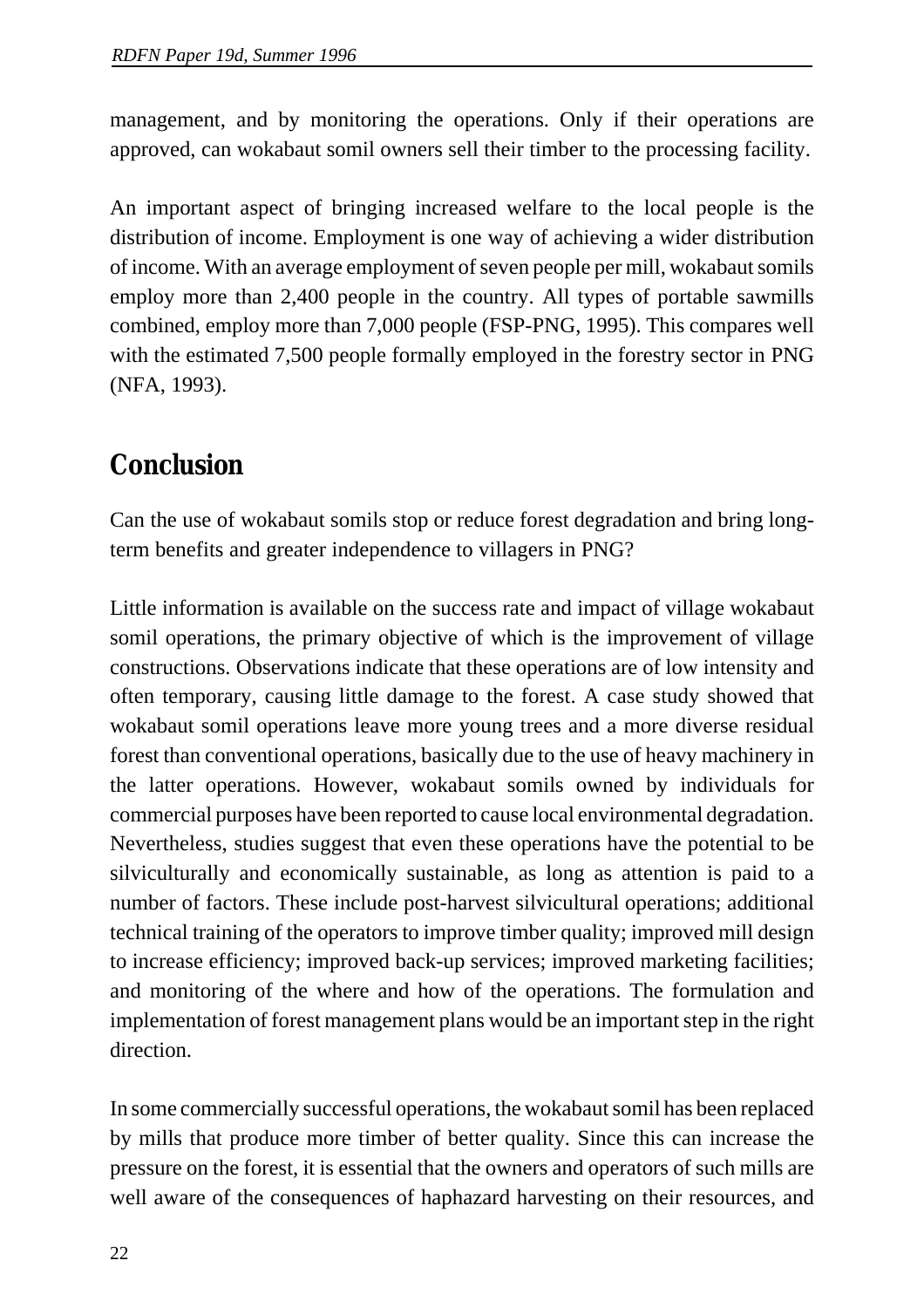receive the training and marketing support outlined above.

In PNG, several NGOs are addressing these issues by offering support for marketing and further processing, and providing training and monitoring facilities. For the moment they can only reach a small proportion of the owners of the more than 500 mills sold over the past decade. However, unlimited enthusiasm for production and distribution of the wokabaut somil (or any other portable sawmill) in the name of 'environment-friendly operations' and 'more money in the pockets of the forest owners', without a dramatic increase in such

support, could make these operations as unsustainable as conventional logging operations, albeit causing forest degradation on a much smaller scale.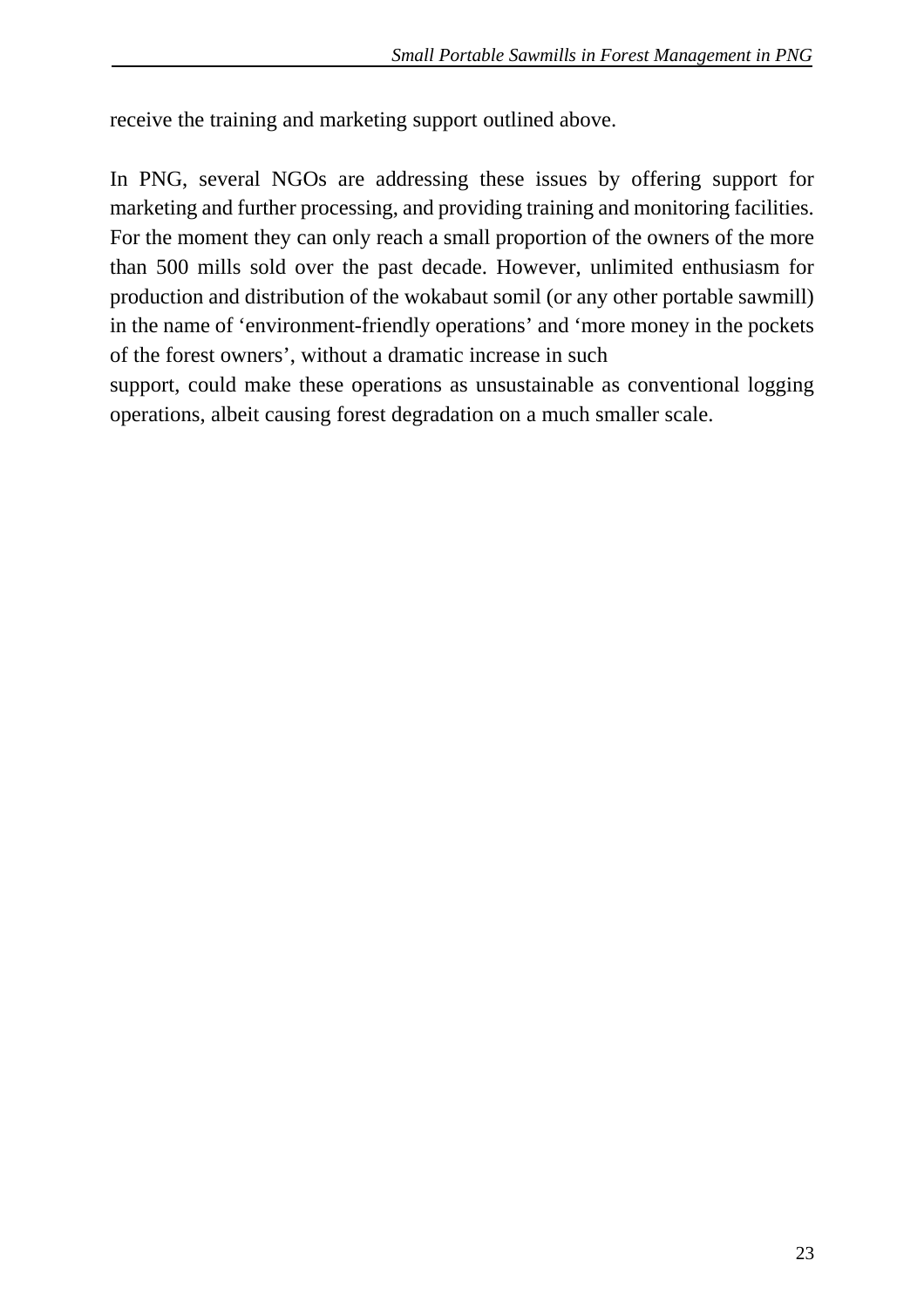### **References**

- FSP-PNG (Foundation for the Peoples of the South Pacific), (1995), 'The 1993 Papua New Guinea portable sawmill survey', Boroko, PNG.
- Hill, C, (1991), 'Development on whose terms? A case study of intermediate technology in Papua New Guinea', Dissertation, Girton College, Cambridge.
- IIED, (1991), 'Evaluation of the 'wokabaut somil' training programme', Report for the United Kingdom Foundation for the Peoples of the South Pacific, Forestry and Land Use Programme, IIED, London.
- Kupal, K, (1994), 'Sawn timber quality control in 'wokabaut somil'. An examination of sawing variation in 'wokabaut somil' produced lumber in Lae', BSc-Forestry project, University of Technology, PNG.
- Louman, B, (1992), 'The 'wokabaut somil', an economic overview', *Klinkii* 4 (4): 20-29.
- Louman, B, Hasagama, M, Bigol, C & Gamuna, P, (1996), 'Regeneration and residual stand after 'wokabaut somil' operations in seasonally inundated forest near Lae, Papua New Guinea', Submitted to the *PNG Journal of Agriculture, Forestry and Fisheries* (in press)*.*
- Louman, B, Hasgama, M, Vainikolo, S & Viji Lolo, I, (1995), 'Soil seed bank after 'wokabaut somil' operations in seasonally inundated forest near Lae, Papua New Guinea', Submitted to *Klinkii* 5 (3) (in press).
- National Forest Authority, (1993), Annual report, NFA, Hohola.
- Sargent, C & Burgess, P, (1988), 'The 'wokabaut somil': some issues in small scale sawmilling in Papua New Guinea', Forestry and Land Use Programme, IIED, London.
- Zibe, S, (1995), Internal progress report, Village Development Trust, Lae, PNG.